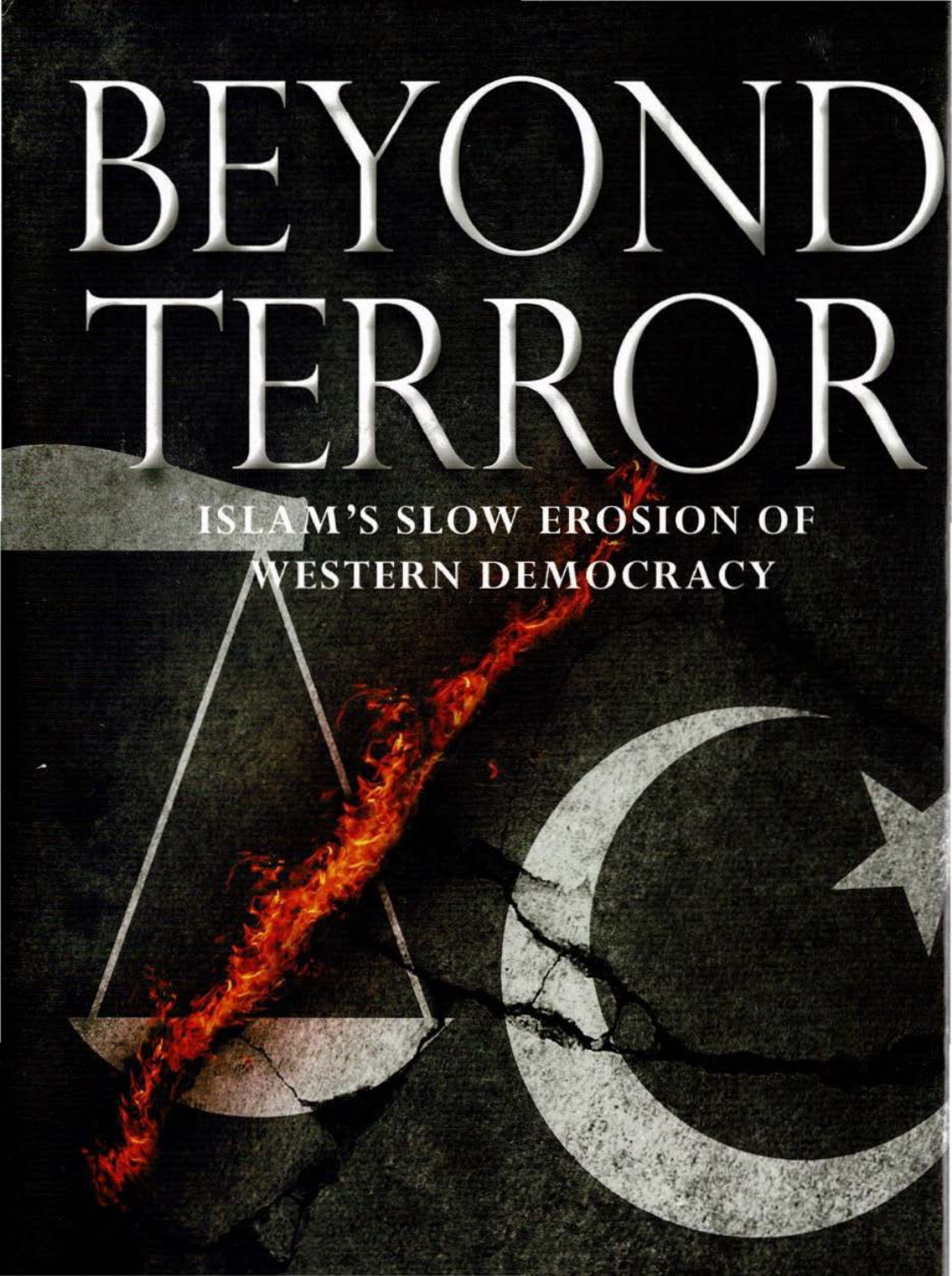BEYOND TERROR: Islam's Slow Erosion of Western Democracy copyright© 2018 by Anne Marie Waters.

All rights reserved. No part of this book may be reproduced in any form whatsoever, by photography or xerography or by any other means, by broadcast or transmission, by translation into any kind of language, nor by recording electronically or otherwise without permission in writing from the author, except by a reviewer who may quote brief passages in critical articles or reviews.

ISBN 13: 978-0-9846938-8-7

Library of Congress Control Number: TBD

Printed in the United States of America

### **UNCORRECTED BOUND GALLEY- NOT FOR RESALE**

First Printing: 2018

18 17161514 54321

Cover art by Judith Nicols Cover design by Glen Edelstein Interior design by Glen Edelstein

### SOMETHING

### QR **QTHER**

### PUBLISHING

Info@SOOPLLC.com

For bulk orders e-mail: Orders@SOOPLLC.com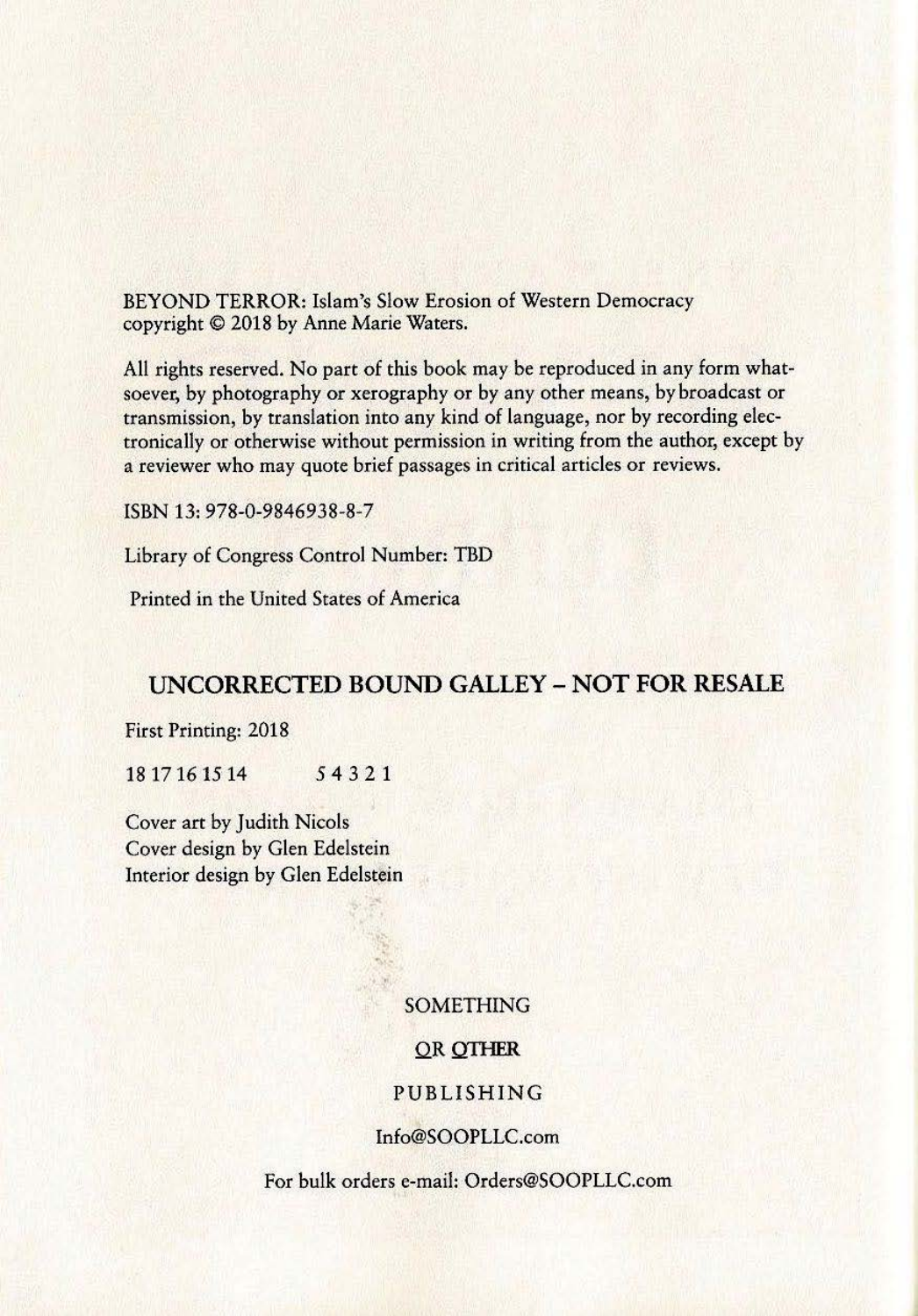## **FOREWORD**

### *By Daniel Pipes*

EVERY EUROPEAN COUNTRY with an advanced Islamist problem has a political party in parliament focused on dealing with this challenge - except one, the United Kingdom. This absence of what I call a *civilizationist party* (because it seeks to save Western civilization) has profound implications; it means the British have no way to enact legislation against the Islamist threat nor do the existing parties feel pressure to pay attention to it. For this reason, "Londonistan" has the bleakest prospects of any Western country.

Anne Marie Waters, author of the book in your hands or on your screen, is one of the few who can fill the gap. As *Beyond Terror: Islam's Slow Erosion of Western Democracy* amply shows, she has the biography, skills, knowledge, and will to found a civilizationist party. Indeed, she initiated the process in late 2017 by establishing For Britain, a party "for the forgotten majority."

Seen in this light, *Beyond Terror* serves the triple purpose of self-introducing Waters to the public, documenting the civilizational problem, and laying out her policies.

The self-introduction emphasizes her and the Left's mutual disaffection; it shows how criticism of Islamism rendered her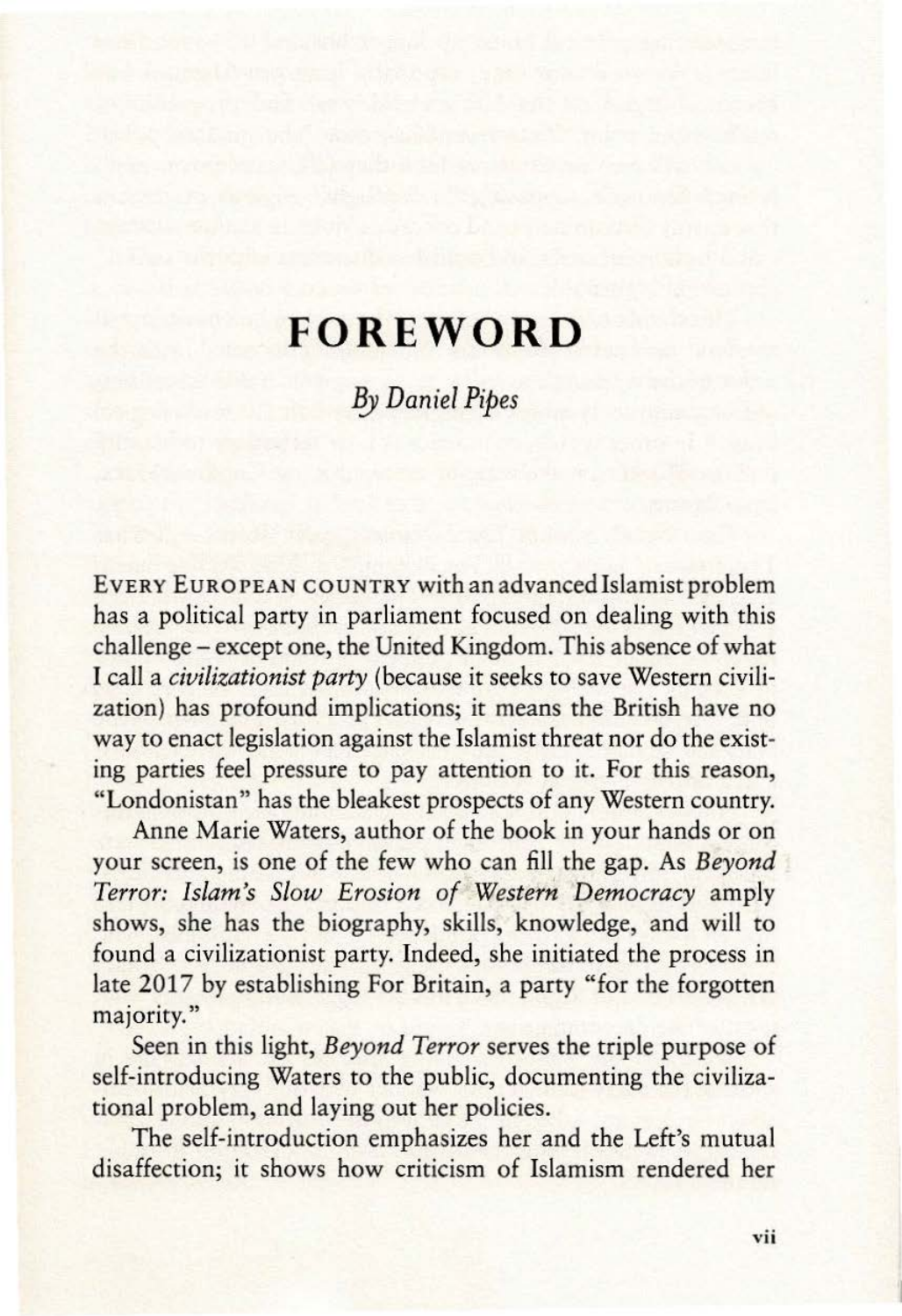longstanding political home no longer hospitable. I found her insider's views illuminating, especially how pro-Islamism has become integral to the Left's world view and program. It's reached the point, Waters explains, that "the modern political Left will turn on its comrades if they fall out of favour with Islam." Strangely, opposing "a far-Right religious extremism that openly discriminates and condones violence against women, executes homosexuals, and punishes dissenters with the sword" gets one in big trouble.

This could only happen because "the modern Left has adopted a whole new set of priorities. No longer concerned with the rights of the working classes or protecting vulnerable minorities, the new university-educated middle-class Left is an ideological beast." In other words, economics is now secondary to identity politics. Workers, make way for the academics. Goodbye Marx, hello Gramsci.

"Far Right" is what *The Economist* calls Waters and what *The Times of London* calls For Britain; but this adjective outrageously distorts both their political identities. Waters comes from a strictly leftist background, having been a member of the Labour Party for about 10 years. Her political activism began in favour of keeping the socialist National Health Service. She served as both a trade union representative and as a board member of the National Secular Society. She calls herself a second-wave feminist and a near-free-speech absolutist.

Following her clash with the Left, her outlook now contains centrist qualities: She believes in personal liberty, in limited state intrusion, government accountability, low migration, and Christian- and secular-based Western civilisation. She favours the free market along with a strong public sector. She is a nationalist who opposes mass migration. In keeping with this profile, For Britain is neither Left nor Right, much less far Right, but represents what it calls "the decent majority."

Waters is shy about providing specifics on her travails in starting the party (did you not wonder why this very British-oriented book is published in the American Midwest?) and discussing future tactics. I look forward to more information from her on these topics.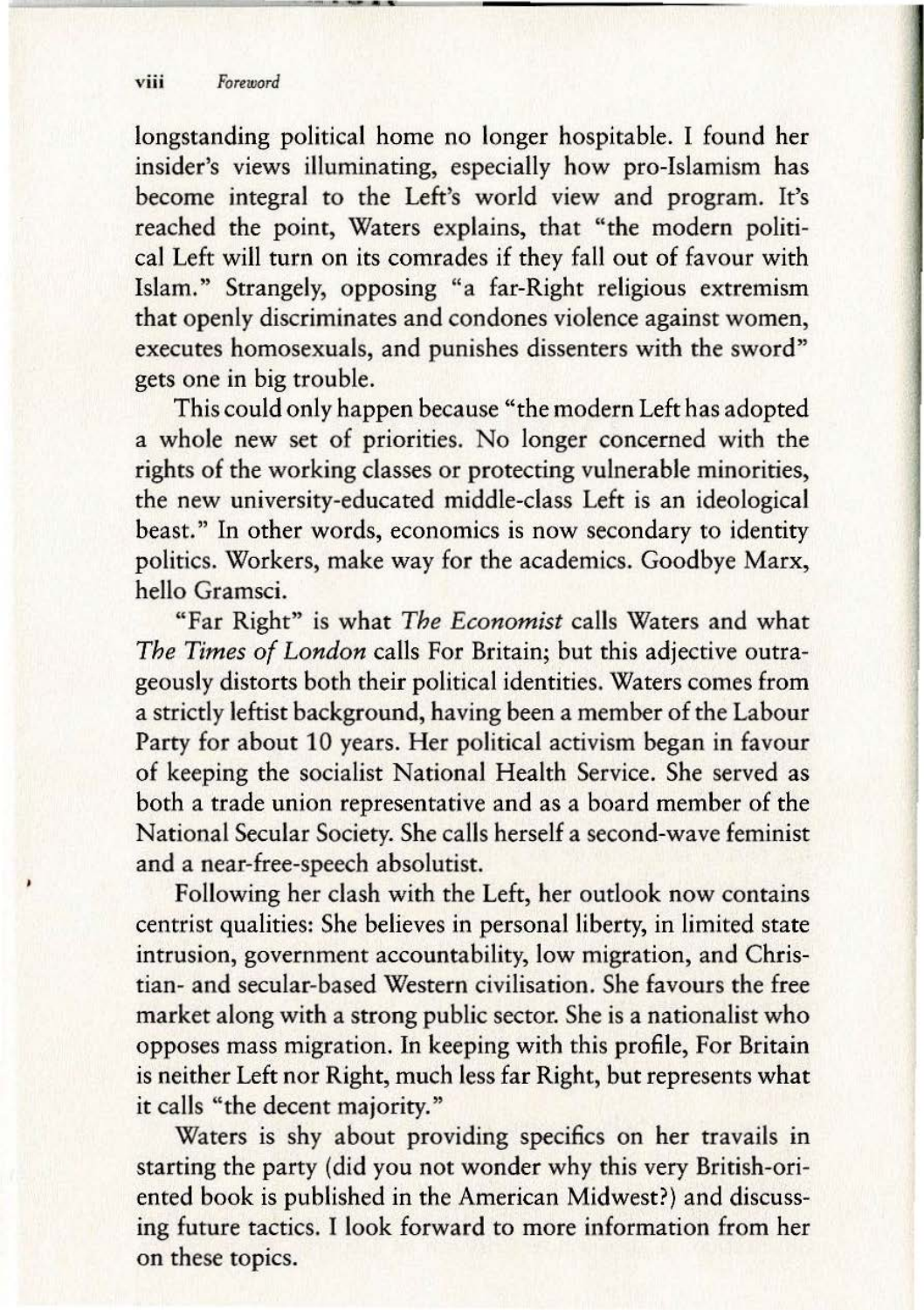The second part surveys outrages of the Islamist scourge, knowledgeably covering twelve Western countries (with special attention to the United Kingdom and the United States) and lightly touching on several Muslim-majority countries. She documents the ravages of the combined Islamist-Leftist machine on such topics as freedom of speech, homosexuality, and school instruction.

The final part offers Waters' prescriptions. She begins by noting that, when it comes to the twin issues of immigration and Islamization, the parties which dominate the British House of Commons, four in number, "are entirely inseparable" in their agreement on a "deliberate sanitisation of Islam." She portrays this collusion as an elite arrogance that views the voting public as "completely stupid."

Fortunately, if free speech "has dramatically decreased among our leaders, " it "still exists in some form among ordinary people." And so, paraphrasing George Orwell, Waters turns to those ordinary people: "Hope lies with the proles." A populist surge is needed, and now: "The only way Islamism will be defeated, or even confronted, is through the power of the people. We must use our vote and our right to stand for political office in order to unseat complicit MPs."

She outlines a program consisting of five steps:

- 1. Restore accountable government by returning power from international institutions (i.e., the European Union) to the nation-state.
- 2. Teach children positively about their country.
- 3. Apply one law to all, thereby ending "harmful Islamic practices."
- 4. Take control of immigration and deport immigrant criminals.
- *5.* Keep a close watch on Islamic institutions for signs of Islamism.

These are unarguably sensible policy prescriptions, though I would add a #6: "Marginalize Islamism and help strengthen moderate Islam."